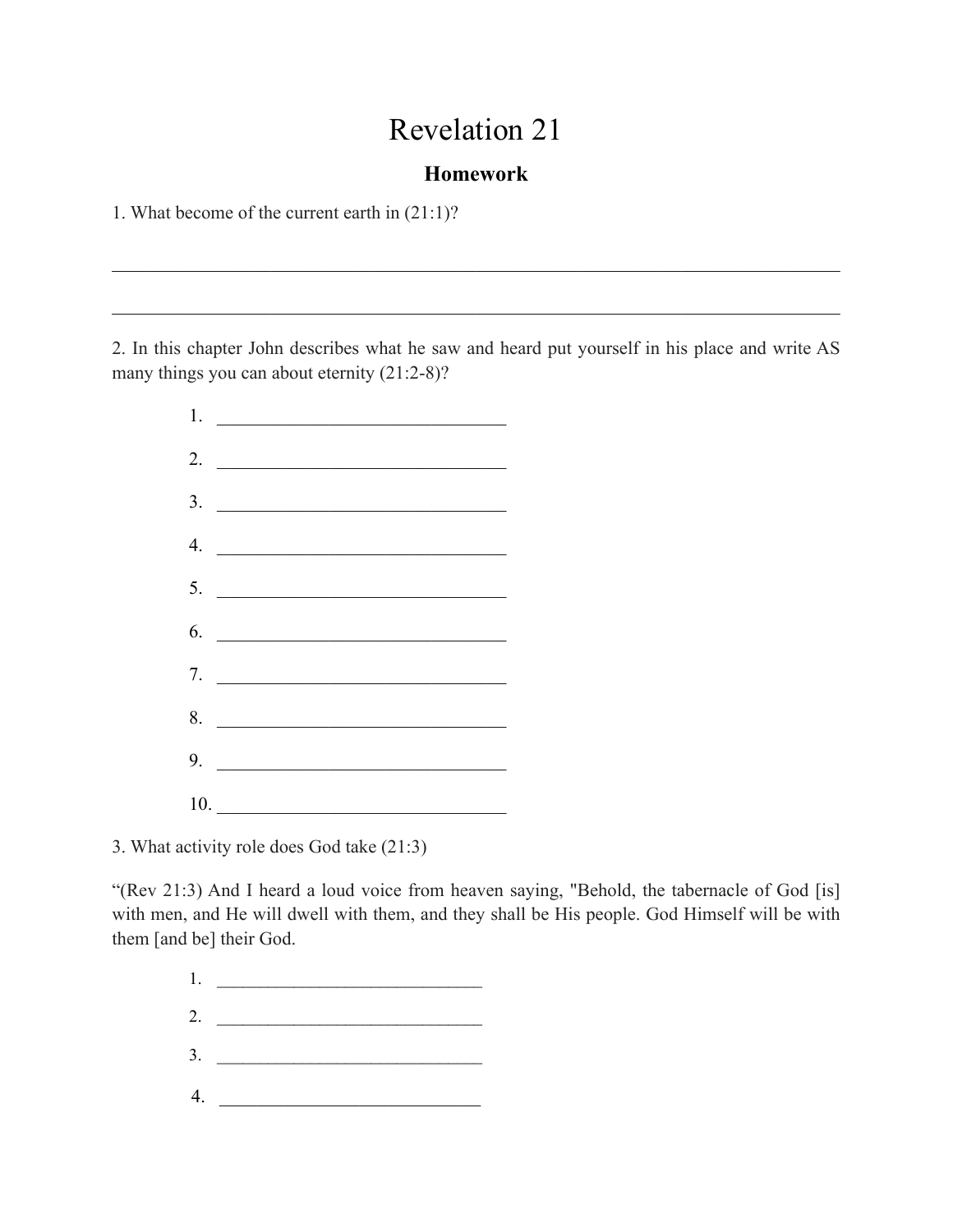4. Reflect and compare v5 with this Heb 10:23 " Let us hold fast the profession of [our] faith without wavering; (for he [is] faithful that promised;)" -Write your thoughts:

 $\mathcal{L}_\mathcal{L} = \{ \mathcal{L}_\mathcal{L} = \{ \mathcal{L}_\mathcal{L} = \{ \mathcal{L}_\mathcal{L} = \{ \mathcal{L}_\mathcal{L} = \{ \mathcal{L}_\mathcal{L} = \{ \mathcal{L}_\mathcal{L} = \{ \mathcal{L}_\mathcal{L} = \{ \mathcal{L}_\mathcal{L} = \{ \mathcal{L}_\mathcal{L} = \{ \mathcal{L}_\mathcal{L} = \{ \mathcal{L}_\mathcal{L} = \{ \mathcal{L}_\mathcal{L} = \{ \mathcal{L}_\mathcal{L} = \{ \mathcal{L}_\mathcal{$ 

 $\mathcal{L}_\mathcal{L} = \{ \mathcal{L}_\mathcal{L} = \{ \mathcal{L}_\mathcal{L} = \{ \mathcal{L}_\mathcal{L} = \{ \mathcal{L}_\mathcal{L} = \{ \mathcal{L}_\mathcal{L} = \{ \mathcal{L}_\mathcal{L} = \{ \mathcal{L}_\mathcal{L} = \{ \mathcal{L}_\mathcal{L} = \{ \mathcal{L}_\mathcal{L} = \{ \mathcal{L}_\mathcal{L} = \{ \mathcal{L}_\mathcal{L} = \{ \mathcal{L}_\mathcal{L} = \{ \mathcal{L}_\mathcal{L} = \{ \mathcal{L}_\mathcal{$ 

 $\mathcal{L}_\mathcal{L} = \{ \mathcal{L}_\mathcal{L} = \{ \mathcal{L}_\mathcal{L} = \{ \mathcal{L}_\mathcal{L} = \{ \mathcal{L}_\mathcal{L} = \{ \mathcal{L}_\mathcal{L} = \{ \mathcal{L}_\mathcal{L} = \{ \mathcal{L}_\mathcal{L} = \{ \mathcal{L}_\mathcal{L} = \{ \mathcal{L}_\mathcal{L} = \{ \mathcal{L}_\mathcal{L} = \{ \mathcal{L}_\mathcal{L} = \{ \mathcal{L}_\mathcal{L} = \{ \mathcal{L}_\mathcal{L} = \{ \mathcal{L}_\mathcal{$ 

 $\mathcal{L}_\mathcal{L} = \{ \mathcal{L}_\mathcal{L} = \{ \mathcal{L}_\mathcal{L} = \{ \mathcal{L}_\mathcal{L} = \{ \mathcal{L}_\mathcal{L} = \{ \mathcal{L}_\mathcal{L} = \{ \mathcal{L}_\mathcal{L} = \{ \mathcal{L}_\mathcal{L} = \{ \mathcal{L}_\mathcal{L} = \{ \mathcal{L}_\mathcal{L} = \{ \mathcal{L}_\mathcal{L} = \{ \mathcal{L}_\mathcal{L} = \{ \mathcal{L}_\mathcal{L} = \{ \mathcal{L}_\mathcal{L} = \{ \mathcal{L}_\mathcal{$ 

 $\mathcal{L}_\mathcal{L} = \{ \mathcal{L}_\mathcal{L} = \{ \mathcal{L}_\mathcal{L} = \{ \mathcal{L}_\mathcal{L} = \{ \mathcal{L}_\mathcal{L} = \{ \mathcal{L}_\mathcal{L} = \{ \mathcal{L}_\mathcal{L} = \{ \mathcal{L}_\mathcal{L} = \{ \mathcal{L}_\mathcal{L} = \{ \mathcal{L}_\mathcal{L} = \{ \mathcal{L}_\mathcal{L} = \{ \mathcal{L}_\mathcal{L} = \{ \mathcal{L}_\mathcal{L} = \{ \mathcal{L}_\mathcal{L} = \{ \mathcal{L}_\mathcal{$ 

 $\mathcal{L}_\mathcal{L} = \{ \mathcal{L}_\mathcal{L} = \{ \mathcal{L}_\mathcal{L} = \{ \mathcal{L}_\mathcal{L} = \{ \mathcal{L}_\mathcal{L} = \{ \mathcal{L}_\mathcal{L} = \{ \mathcal{L}_\mathcal{L} = \{ \mathcal{L}_\mathcal{L} = \{ \mathcal{L}_\mathcal{L} = \{ \mathcal{L}_\mathcal{L} = \{ \mathcal{L}_\mathcal{L} = \{ \mathcal{L}_\mathcal{L} = \{ \mathcal{L}_\mathcal{L} = \{ \mathcal{L}_\mathcal{L} = \{ \mathcal{L}_\mathcal{$ 

 $\_$  , and the set of the set of the set of the set of the set of the set of the set of the set of the set of the set of the set of the set of the set of the set of the set of the set of the set of the set of the set of th

5. Read verses 12-13 the "new Jerusalem" and picture it in the light of John 14:6 Jesus saith unto him, I am the way, the truth, and the life: no man cometh unto the Father, but by me:

How does it compare or conflict?

6. The name of the 12 foundations of the new Jerusalem was inscribed with name for the?

7. The city's size and shape? \_\_\_\_\_\_\_\_\_\_\_\_\_\_\_\_\_\_\_\_\_\_\_\_\_\_\_\_\_\_\_\_\_\_\_\_\_\_\_\_\_\_\_\_\_\_\_\_\_\_\_\_\_

 $\mathcal{L}_\text{max}$ 

8. The city's walls, foundation, gates and streets consist of what kind of material?

| a.                                                                                                                                      |                                |          |  |
|-----------------------------------------------------------------------------------------------------------------------------------------|--------------------------------|----------|--|
| $\mathbf{b}$ .                                                                                                                          |                                |          |  |
| $\mathbf{c}$ .<br><u> 1989 - Johann Harry Barn, mars ar breithinn ar breithinn ar breithinn ar breithinn ar breithinn ar breithinn </u> |                                |          |  |
| $d_{\cdot}$<br><u> 1989 - Jan Samuel Barbara, margaret eta idazlea (h. 1982).</u>                                                       |                                |          |  |
|                                                                                                                                         |                                |          |  |
| 9. The citizens of the city are described as?                                                                                           |                                | and walk |  |
| in the who were they                                                                                                                    | and what did they bring? _ and |          |  |
|                                                                                                                                         |                                |          |  |